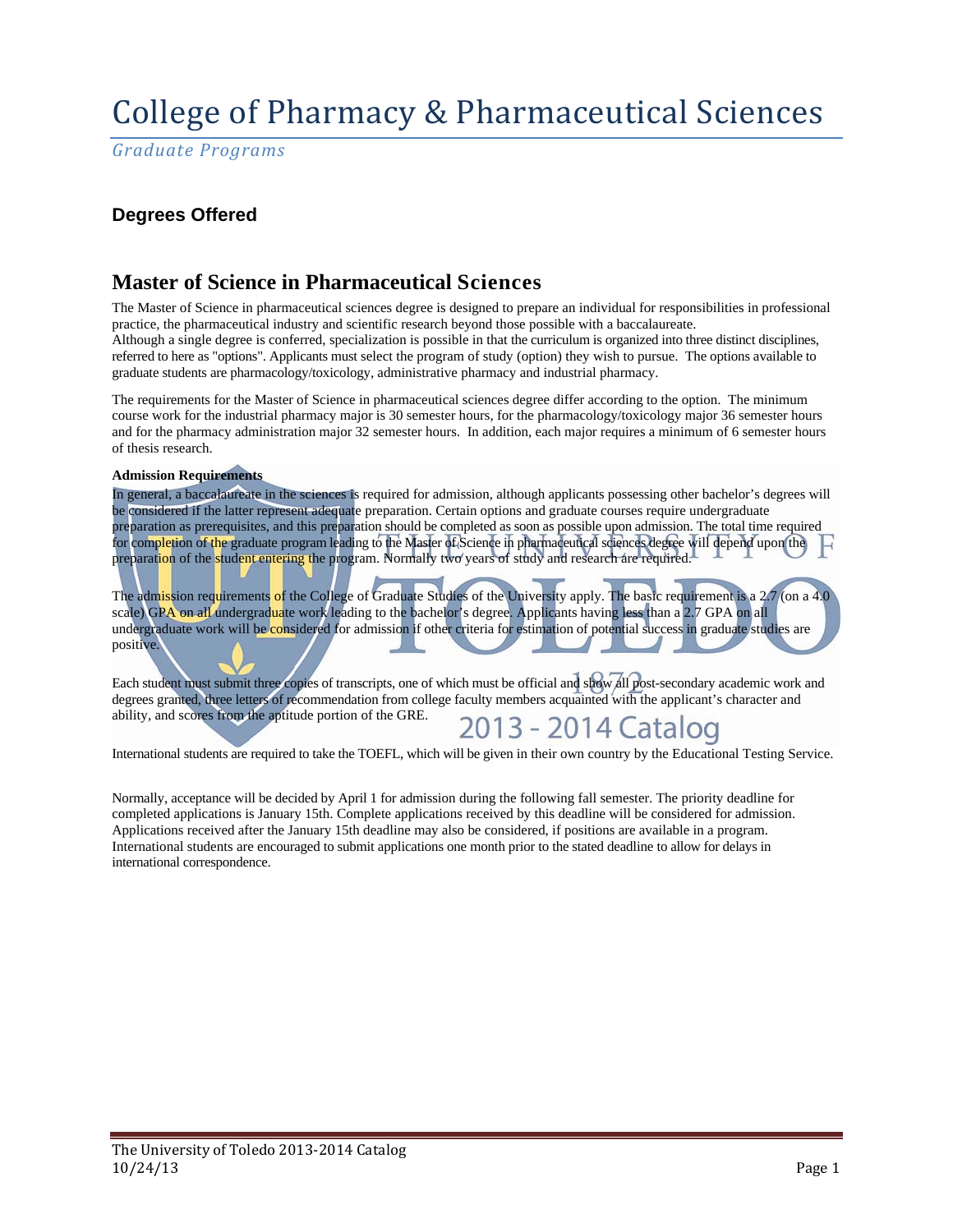## **Curriculum and Options – M.S. Program in Pharmaceutical Science**

**Pharmacology/Toxicology option: A minimum of 36 semester hours of courses plus a minimum of 6 thesis credit hours are required for the degree.** 

### **Undergraduate courses required (or their equivalents):**

| Course          | Course Name                                             | Credit Hours |
|-----------------|---------------------------------------------------------|--------------|
| <b>CHEM3710</b> | Physical Chemistry for the Biosciences I                |              |
| <b>CHEM3720</b> | Physical Chemistry for the Biosciences II               |              |
| <b>MATH1750</b> | Calculus for the Life Sciences I                        | 4            |
| <b>MATH1760</b> | Calculus for the Life Sciences II                       |              |
| MBC3310         | Medicinal Chemistry I: Drug Action and Design           |              |
| <b>MBC3320</b>  | Medicinal Chemistry II: Drug Targeting to Receptors     |              |
| <b>MBC4300</b>  | Medicinal Chemistry III: Chemotherapy and Immunotherapy |              |
| PHCL2600        | Functional Anatomy and Pathophysiology I                | 4            |
| PHCL2620        | Functional Anatomy and Pathophysiology II               |              |

### **Graduate courses required:**

| Course           | Course Name                                                       | Credit Hours |
|------------------|-------------------------------------------------------------------|--------------|
| <b>PHCL5140</b>  | <b>Interpretation of Pharmaceutical Data</b>                      |              |
| <b>PHCL5700</b>  | Pharmacology I-Principles of Pharmacology, Autonomic Pharmacology |              |
|                  | and Non-Steroidal Anti-inflammatory Agents and Related            |              |
|                  | Pharmacology                                                      | NIVERSITY    |
| <b>PHCL5720</b>  | Pharmacology II: Endocrine and CNS Pharmacology                   |              |
| <b>PHCL5730</b>  | <b>Toxicology I</b>                                               |              |
| <b>PHCL5760</b>  | Toxicokinetics                                                    |              |
| <b>PHCL6600</b>  | Seminar in Pharmacology                                           |              |
| <b>PHCL6700</b>  | Pharmacology III: CNS and Cardiovascular/Renal Pharmacology       |              |
| <b>PHCL6720</b>  | Pharmacology IV: Chemotherapeutics                                |              |
| <b>PHCL6900*</b> | M.S. Thesis Research in Pharmacology                              |              |
| PHCL6920*        | M.S. Thesis Research in Pharmacology                              | 1-6          |
|                  |                                                                   |              |

**\*6 credit hours are the required minimum, more than 6 credit hours can be taken.** 

# **Elective course work may be selected from the following \*0.14 Catalog**

| Course          | Course Name                                   | Credit Hours |
|-----------------|-----------------------------------------------|--------------|
| <b>PHCL5630</b> | Cancer Chemotherapy (highly recommended)      |              |
| <b>PHCL5750</b> | Toxicology II                                 |              |
| PHCL5990**      | Problems in Pharmacology (highly recommended) | $6-18$       |

\*\*May replace PHCL5700, 5720, 5730, 6700, 6720, and 5760 if these were taken at UT at the undergraduate level as PHCL3700, 3730, 4730, 4810, 4820 and 4760, respectively, and a grade of B- or above was received for the course.

| <b>MBC6100</b> | Advanced Immunology      |   |
|----------------|--------------------------|---|
| <b>MBC6550</b> | Biochemistry             | 4 |
| MBC5620        | Biochemical techniques   |   |
| <b>MBC6800</b> | Methods in Biotechnology | 3 |

\*\*\*Other electives may be recommended by the department graduate committee.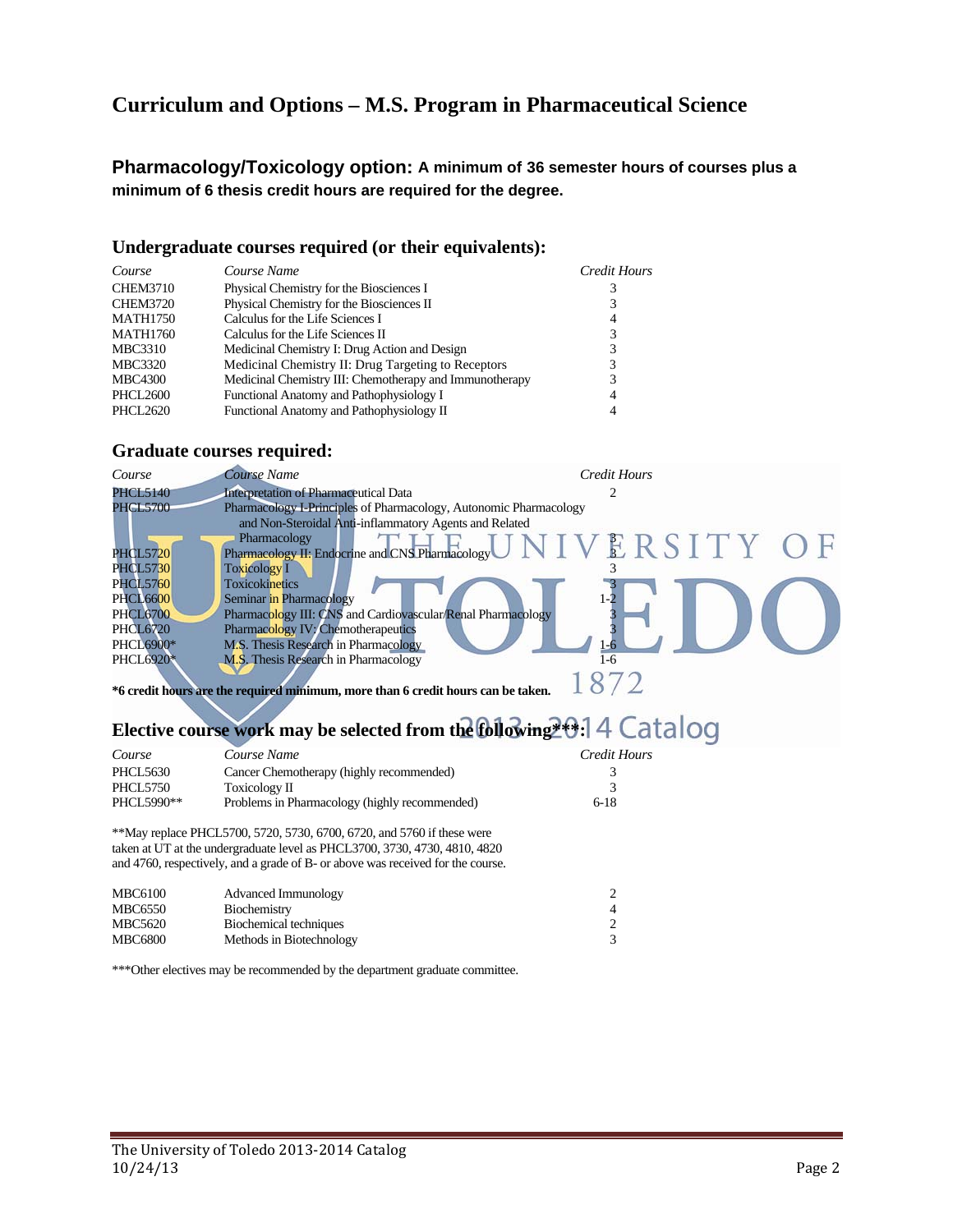## **Administrative Pharmacy option: A minimum of 32 semester hours of course work plus a minimum of 6 thesis hours are needed for the degree.**

| Course           | Course Name                                            | Credit Hours              |
|------------------|--------------------------------------------------------|---------------------------|
| MKTG5410         | <b>Marketing Systems</b>                               | 3                         |
| <b>PHPR 5260</b> | Pharmacy & Healthcare Administration I                 |                           |
| <b>PHPR5520</b>  | Pharmaceutical Marketing and Management                | 3                         |
| <b>PHPR5590</b>  | Readings in Health Care Access and Cultural Competence |                           |
| <b>PHPR5610</b>  | Pharmacoeconomics and Outcomes Research I              | 2                         |
| <b>PHPR6600</b>  | Seminar in Administrative Pharmacy                     |                           |
| PHPR6520         | Analysis of the Pharmaceutical Environment             | 2                         |
| PHPR6530         | Research Methods in Pharmacy Practice                  | 2                         |
| PHPR6960         | Thesis Research in Pharmacy                            | $1-6*$                    |
| <b>RESM5110</b>  | Statistics and Quantitative Methods I                  | 3                         |
| <b>RESM6120</b>  | Statistics and Quantitative Methods II                 | 3                         |
| **Track courses  | As approved by advisor                                 | minimum of 9 credit hours |

\*A minimum of 6 credit hours of Thesis Research In Pharmacy is required.

\*\*Students enrolled in this option must select a Track Focus after the first semester.

Program Tracks, with approved track courses are as follows:

| 3                   |
|---------------------|
|                     |
|                     |
|                     |
| UNIVERSITY OF       |
|                     |
|                     |
|                     |
|                     |
|                     |
|                     |
| 1872                |
|                     |
|                     |
| 2013 - 2014 Catalog |
|                     |
|                     |
|                     |
|                     |
|                     |
|                     |
|                     |
| 3                   |
| 3                   |
| 3                   |
| 3                   |
|                     |

Other Track Courses or electives may be approved by the department graduate committee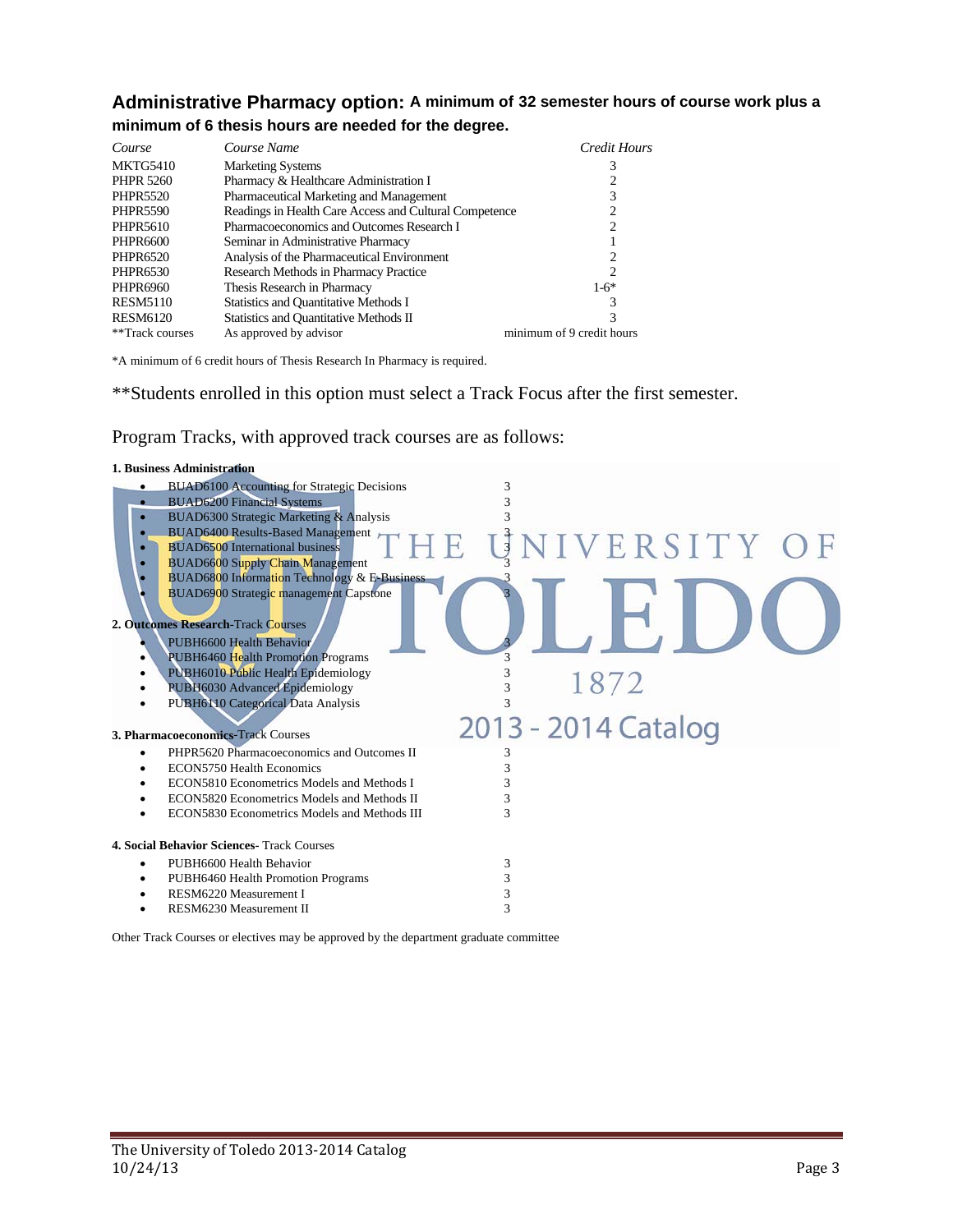### **Industrial Pharmacy option: A minimum of 30 semester hours of course work and a minimum of 6**

**credit hours of thesis work is required for the degree.**

### **Undergraduate courses required:**

#### **Courses will be evaluated for students with a B.S. in pharmacy, Pharm.D. or B.S.P.S. degree.**

| Course          | Course Name                                                            | Credit Hours |
|-----------------|------------------------------------------------------------------------|--------------|
| <b>MBC3550</b>  | Physiological Chemistry I: Structure and Function                      |              |
|                 | of Biological Macromolecules                                           | 3            |
| <b>MBC3560</b>  | Physiological Chemistry II: Chemical Regulation of Cells and Organisms | 3            |
| <b>PHPR3070</b> | Pharmaceutics and Pharmaceutical Technology I and                      |              |
| <b>PHPR3080</b> | Pharmaceutics and Pharmaceutical Technology II                         |              |
|                 | or                                                                     | 8-9          |
| <b>CHEM3710</b> | Physical Chemistry for the Biosciences I and                           |              |
| <b>CHEM3720</b> | Physical Chemistry for the Biosciences II and                          |              |
| <b>CHEM3730</b> | Physical Chemistry I                                                   |              |
| PHPR4520        | Pharmaceutical Management and Marketing                                | 3            |
| <b>PHPR4550</b> | Analysis of the Pharmaceutical Environment                             | 3            |

### **Graduate required courses:**

| Course          | Course Name                                                                   | Credit Hours        |
|-----------------|-------------------------------------------------------------------------------|---------------------|
| <b>CHEM6300</b> | <b>Advanced Analytical Chemistry</b>                                          | $2 - 4$             |
| <b>CHEM6310</b> | <b>Separation Methods</b>                                                     | $2 - 4$             |
| <b>EEES5710</b> | <b>Advanced Biostatistics</b>                                                 |                     |
| <b>PHCL6150</b> | <b>Advanced Pharmacokinetics</b>                                              | THE UNIVERSITY OF   |
| <b>PHPR5690</b> | Dosage Form Design                                                            |                     |
| <b>PHPR5700</b> | Equilibrium Phenomenon                                                        |                     |
| <b>PHPR5720</b> | <b>Pharmaceutical Rate Processes</b>                                          |                     |
| <b>PHPR6600</b> | Seminar in Administrative Pharmacy                                            |                     |
| <b>PHPR6850</b> | <b>Product Development</b>                                                    |                     |
| <b>PHPR6960</b> | M.S. Thesis Research in Pharmacy                                              |                     |
|                 |                                                                               |                     |
|                 |                                                                               |                     |
|                 | Additional course work may be selected from the following: $Q$                |                     |
| Course          | <b>Course Name</b>                                                            | <b>Credit Hours</b> |
| <b>CHEM6320</b> |                                                                               |                     |
| <b>CHEM6330</b> | Characterization of Condensed Phases and Surface 0 1 3 - 201 $3^{44}$ Catalog |                     |
| <b>CHEM6720</b> | Physical Chemistry of Material Transformations                                | 2-4                 |
| <b>CHEM6810</b> | Materials Science I                                                           |                     |
| <b>CHEM6820</b> | Materials Science II                                                          |                     |
| <b>CHEM6980</b> | Special Topics in Chemistry                                                   | $2 - 4$             |
| <b>PHCL5760</b> | <b>Toxicokinetics</b>                                                         | 3                   |
| <b>PHPR5680</b> | Parenteral Manufacturing                                                      |                     |
| <b>PHPR5710</b> | Selected Topics in Pharmaceutical Technology                                  | $2 - 4$             |
| <b>PHPR5990</b> | Problems in Pharmacy Practice                                                 | $1-6$               |
| PHPR6530        | Research Methods in Pharmacy Practice                                         | 3                   |
| PHPR6610        | Seminar I                                                                     |                     |

Applicants for the administrative pharmacy and industrial pharmacy options who possess a B.S. in pharmacy, Pharm.D. or bachelor of science in pharmaceutical sciences degree from an ACPE-accredited institution will be given preference for admission into those options. International applicants must have earned pharmacy degrees from their home institutions.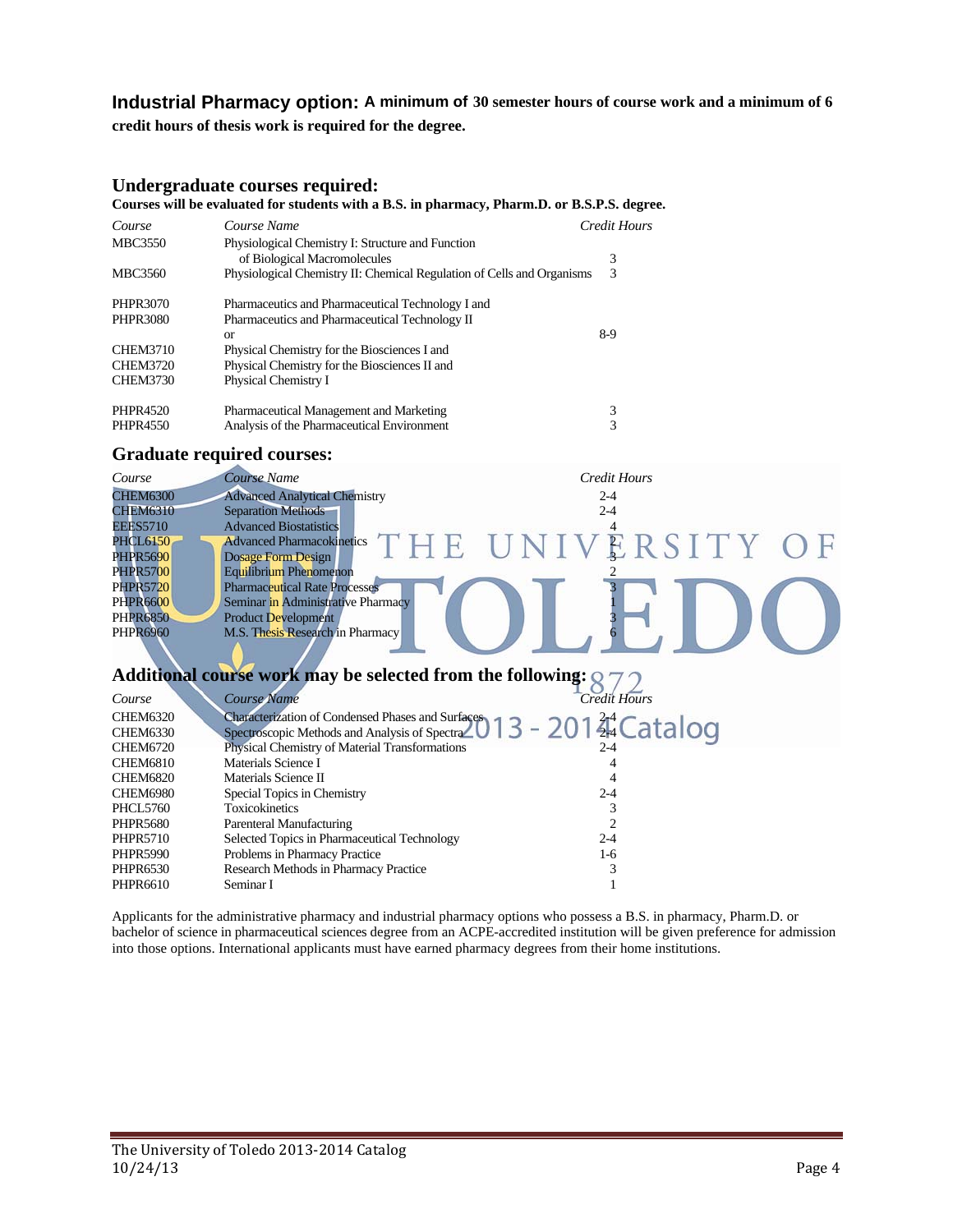## **Master of Science in Medicinal Chemistry**

## **Admission Requirements**

Satisfactory completion of a bachelor's degree in chemistry, biology, pharmacy or a related discipline is required. It is assumed the undergraduate training will include differential and integral calculus, college physics, a one-year course in general and inorganic chemistry including a laboratory, a one-year course in organic chemistry including a laboratory, and training in analytical chemistry. An undergraduate course in physical chemistry is recommended.

**The admission requirements of the College of Graduate Studies of the University apply.** 

## **Degree Requirements**

**Master's students need to complete the following courses as partial fulfillment of their requirement for an M.S. degree:** 

| Course         | Course Name                                    | Credit Hours   |
|----------------|------------------------------------------------|----------------|
| <b>MBC5100</b> | Research Practices in Medicinal Chemistry      |                |
| MBC5620        | <b>Biochemical Techniques</b>                  | 2              |
| <b>MBC5900</b> | Medicinal Chemistry Seminar (4 hours required) |                |
| <b>MBC6190</b> | <b>Advanced Medicinal Chemistry</b>            | $\overline{4}$ |
| <b>MBC6200</b> | <b>Biomedicinal Chemistry</b>                  | 4              |
| <b>MBC6550</b> | Biochemistry                                   | $\overline{4}$ |
| <b>MBC6960</b> | M.S. Thesis Research in                        |                |
|                | Medicinal Chemistry (6 hours required)         | $1 - 15$       |
| $\sim$         |                                                |                |

Other 5000- to 6000-level courses as advised

#### **In addition, the following items also must be completed:**

- a. Minimum of 30 semester hours of graduate credit, of which no more than six hours are counted from the category of M.S. thesis or Ph. D. dissertation research (MBC6960/8960)
- b. Preparation of a written M.S. thesis based upon the results of an original research investigation performed by the student during the M.S. program at The University of Toledo.
- c. Successful oral defense of the thesis before the thesis advisory committee (consisting of the thesis adviser and two other members) and presentation of the results of the thesis research in a seminar before the department of medicinal and biological chemistry.
- d. Acceptance of this thesis by the M.S. thesis adviser and the thesis advisory committee.
- e. Maintenance of a cumulative graduate GPA of 3.0 or higher.
- f. Two semesters of experience as a teaching assistant. The program believes experience in teaching is critical to solidifying the student's understanding of the basics of the field and improving communication skills. 1872

# **Doctor of Philosophy in Medicinal Chemistry 2014 Catalog**

## **Admission Requirements**

Satisfactory completion of a bachelor's degree in chemistry, biology, pharmacy or a related discipline is required. It is assumed that the undergraduate training will include differential and integral calculus, college physics, a one-year course in general and inorganic chemistry including a laboratory, a one-year course in organic chemistry including a laboratory, and training in analytical chemistry. An undergraduate course in physical chemistry is recommended.

The ability to excel in graduate studies and research must be evident based on grades from undergraduate studies, recommendations from college faculty, results from standardized aptitude and achievement examinations (Graduate Record Examination), and performance in research and independent study.

Students with M.S. degrees in medicinal chemistry or related fields may be admitted directly to the Ph.D. program. Students without M.S. degrees may be admitted directly to the Ph.D. program, but must take 30 credits at the master's level prior to accruing doctoral level credits.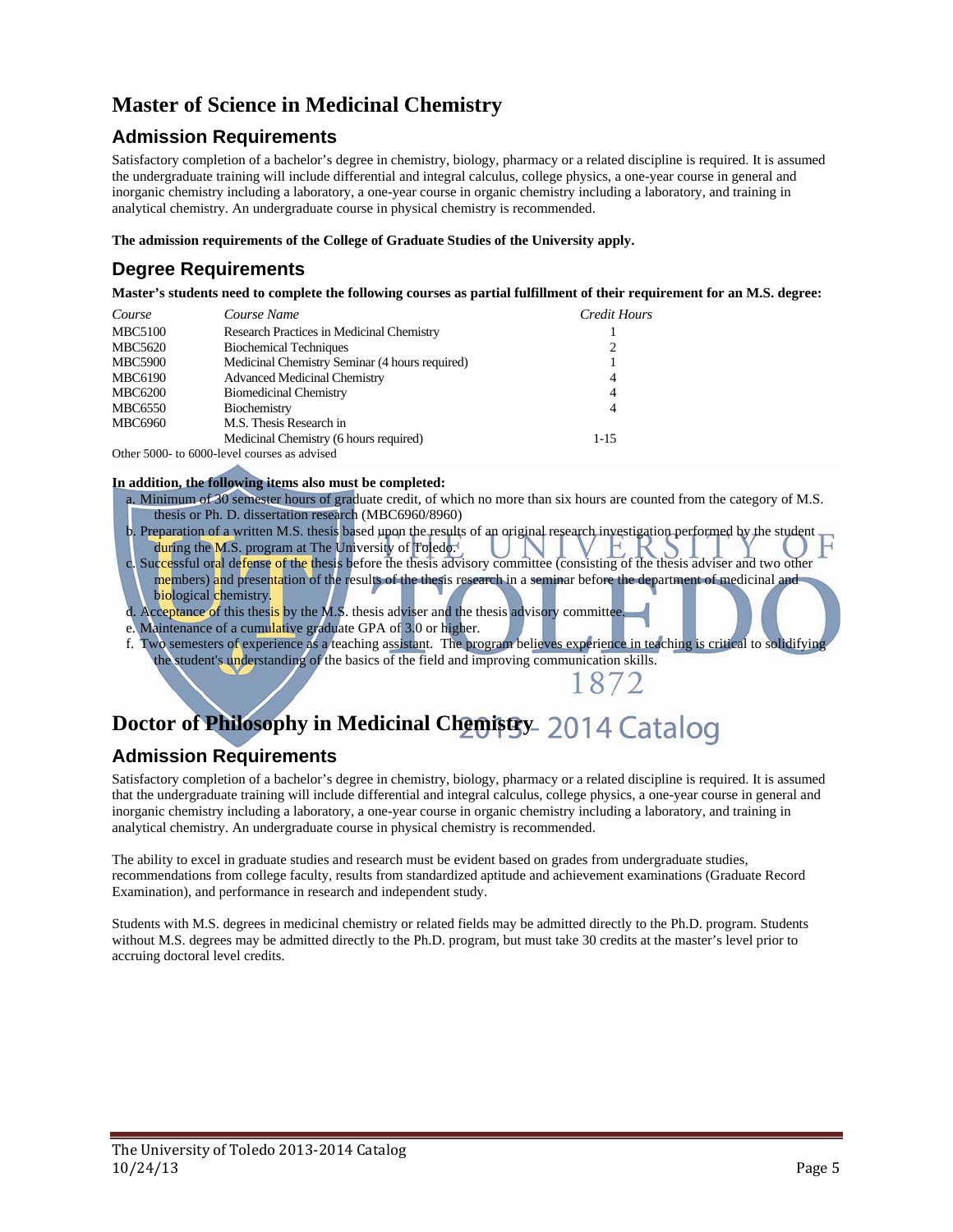Ph.D. students need to complete the following courses as partial fulfillment of their requirement for a Ph.D. degree. Additional graduate courses (5000 to 8000 level) may be required, as advised during the development of each student's plan of study.

| Course         | Course Name                                    | Credit Hours   |
|----------------|------------------------------------------------|----------------|
| MBC5100/7100   | Research Practices in Medicinal Chemistry      |                |
| MBC5620/7620   | <b>Biochemical Techniques</b>                  |                |
| MBC 5900/7900  | Medicinal Chemistry Seminar (6 hours required) |                |
| MBC6190/8190   | <b>Advanced Medicinal Chemistry</b>            | 4              |
| MBC6200/8200   | <b>Biomedicinal Chemistry</b>                  | $\overline{4}$ |
| MBC6300/8300   | Biomedicinal Chemistry Laboratory I            | 4              |
| MBC6310/8310   | Biomedicinal Chemistry Laboratory II           | 4              |
| MBC6550/8550   | Biochemistry                                   | 4              |
| <b>MBC8960</b> | Ph.D. Dissertation Research in Medicinal       |                |
|                | Chemistry (30 hours required)                  | $1 - 15$       |

### **Select 8 hours in chemistry, biology, or medicinal and biological chemistry:**

| <b>Chemistry Courses</b>                                                                                    |                                                                                                                                                                                                                                           |                                  |
|-------------------------------------------------------------------------------------------------------------|-------------------------------------------------------------------------------------------------------------------------------------------------------------------------------------------------------------------------------------------|----------------------------------|
| Course                                                                                                      | Course Name                                                                                                                                                                                                                               | <b>Credit Hours</b>              |
| <b>CHEM6330</b>                                                                                             | Spectroscopic Methods                                                                                                                                                                                                                     | $2 - 4$                          |
| CHEM6400/8400                                                                                               | <b>Advanced Organic Chemistry</b>                                                                                                                                                                                                         | $2 - 4$                          |
| CHEM6410/8410                                                                                               | Organic Synthesis                                                                                                                                                                                                                         | $2 - 4$                          |
| <b>CHEM6420</b>                                                                                             | Physical Organic Chemistry                                                                                                                                                                                                                | $2 - 4$                          |
| CHEM6510/8510                                                                                               | <b>Protein Chemistry</b>                                                                                                                                                                                                                  | $2 - 4$                          |
| CHEM6520/8520                                                                                               | Enzymology                                                                                                                                                                                                                                | $2 - 4$                          |
| CHEM6530/8530                                                                                               | <b>Nucleic Acid Chemistry</b>                                                                                                                                                                                                             | $2 - 4$                          |
| <b>Biology Courses</b><br>Course<br>BIOL6010/8010<br>BIOL6020/8020<br>BIOL6090/8090<br><b>BIOL6100/8100</b> | <b>Course Name</b><br><b>Advanced Molecular Biology</b><br><b>Advanced Molecular Biology Laboratory</b><br><b>Advanced Cell Biology</b><br>Research Methodology: Cell and Molecular Biology<br>Medicinal and Biological Chemistry Courses | THE UNIVERSITY OF                |
| Course                                                                                                      | Course Name                                                                                                                                                                                                                               | <b>Credit Hours</b>              |
| MBC5380/7380                                                                                                | <b>Medicinal and Poisonous Plants</b>                                                                                                                                                                                                     |                                  |
| MBC6100/8100                                                                                                | <b>Advanced Immunology</b>                                                                                                                                                                                                                |                                  |
| MBC6800/8800                                                                                                | Methods in Biotechnology                                                                                                                                                                                                                  | 2013 - 2014 <sup>2</sup> Catalog |
| Other MBC courses as advised                                                                                |                                                                                                                                                                                                                                           |                                  |

In addition, all students must satisfy the following:

- 1. Minimum of 60 semester hours of graduate credit beyond the master's level (see master of science in medicinal chemistry), including a minimum of 15 hours of courses, laboratories and seminars (exclusive of dissertation research) and a minimum of 30 hours of Ph.D. dissertation research.
- 2. Satisfactory overall performance on a written qualifying examination covering graduate-level medicinal chemistry, biochemistry and either organic chemistry or advanced cell/molecular biology.
- 3. Selection of a doctoral research adviser, preparation of an acceptable written Ph.D. dissertation proposal in consultation with the adviser, and the satisfactory oral defense of the proposal before the dissertation advisory committee. The written qualifying examination and the defense of the dissertation proposal will constitute the examination requirements necessary for advancement to candidacy for the Ph.D. in medicinal chemistry. The chair of the doctoral dissertation advisory committee will be the student's doctoral research adviser. The dissertation advisory committee will consist of two additional faculty plus one member from outside the student's department or college.
- 4. Subsequent to admission to candidacy for the Ph.D. degree, the student is expected to spend a minimum of two semesters in full-time study at The University of Toledo.
- 5. Preparation of a Ph.D. dissertation based on the results of an original research investigation performed by the student during his/her Ph.D. program at The University of Toledo.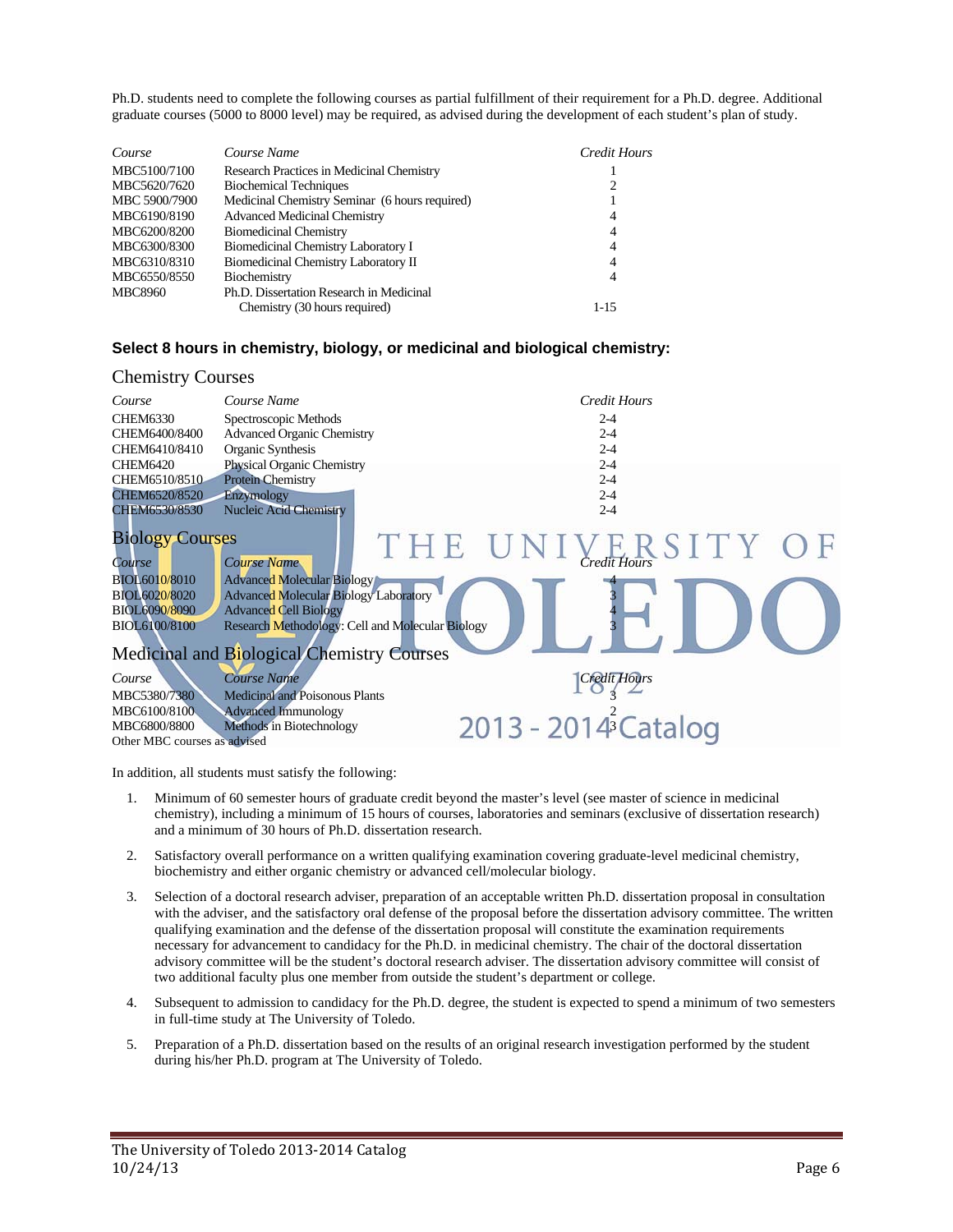- 6. Successful oral defense of the dissertation before the dissertation advisory committee and presentation of the results of the dissertation research in a seminar before the department of medicinal and biological chemistry.
- 7. Acceptance of the dissertation by the Ph.D. dissertation adviser and the dissertation advisory committee.
- 8. Maintenance of a cumulative graduate GPA of 3.0 or higher.
- 9. Three semesters of experience as a teaching assistant. The program believes experience in teaching is critical to solidifying the student's understanding of the basics of the field and improving communication skills.

## **Doctor of Philosophy in Experimental Therapeutics**

### **Program Overview**

Experimental therapeutics is the integration of basic and applied sciences focused on the study and development of new treatments for human disease. Research in experimental therapeutics seeks to understand human diseases from the molecular level to the whole organism in order to develop rational approaches for new pharmacological treatments. In addition, experimental therapeutics includes the development of new therapies through systematic investigation at increasing levels of complexity ranging from individual molecules and proteins, to cellular and tissue based assays and to the whole organism. The purpose of the program is to train students at the doctoral level who can translate discoveries in the laboratory to therapies in a clinical setting.

### **Admission Requirements**

Satisfactory completion of a bachelor's degree in chemistry, biology, pharmaceutical sciences, pharmacy or a related discipline is required.

The ability to excel in graduate studies and research must be evident based on grades from undergraduate studies, recommendations from college faculty, results from standardized aptitude and achievement examinations (Graduate Reco Examination), and performance in research and independent study.

Students with M.S. degrees in pharmacology or related fields (e.g., pharmaceutical sciences) may be also admitted to the program. However, they are expected to have a minimum of 30 credits at the Master's level prior to accruing doctoral level credits.

## **Required Courses**

Ph.D. students need to complete the following required courses at the 5000 to 8000 level as partial fulfillment of the requirements for a Ph.D. degree. The course level is determined by the number of graduate credits completed at the time of registering for that particular course. particular course. 13 atalog

| Course          | Course Name                                              | Credit Hours        |
|-----------------|----------------------------------------------------------|---------------------|
| <b>PHCL5700</b> | Pharmacology I                                           | $3^{\rm a}$         |
| PHCL5100/7100   | Principles of Experimental Therapeutics I                |                     |
| PHCL5200/7200   | Principles of Experimental Therapeutics II               |                     |
| PHCL5770/7770   | Current Topics in Toxicology I                           |                     |
| PHCL6650/8650   | Seminar in Experimental Therapeutics                     |                     |
|                 | (Minimum 6 hours required)                               | 2                   |
| PHCL5460/7460   | Current Topics in Pharmacokinetics/Toxicokinetics        |                     |
| PHCL5440/7440   | Current Topics in Interpretation of Pharmaceutical Data  |                     |
| PHCL6300/8300   | Research Experience in Experimental Therapeutics         | $2 - 6^b$           |
| <b>PHCL8960</b> | Ph.D. Dissertation Research in Experimental Therapeutics | $1-15$ <sup>c</sup> |
| MBC6190/8190    | <b>Advanced Medicinal Chemistry</b>                      | 4                   |
| MBC6550/8550    | Biochemistry                                             | 4 <sup>d</sup>      |
| INDI6020/8020   | On Being a Scientist                                     |                     |

<sup>a</sup> Not required if this same course, or PHCL3700 or equivalent was taken previously. If taken by Masters' students admitted to the

program, the credit will not count toward those required for the Ph.D. degree.<br><sup>b</sup> To fulfill the required laboratory rotations, a minimum of 4 hours must be taken in two different sections of the course (2 hours in each).

 $c$  A minimum of 30 hours is required

<sup>d</sup> Not required if this same course or, (MBC3550+MBC3560), or (CHEM3510+ CHEM3520), or equivalents were taken previously.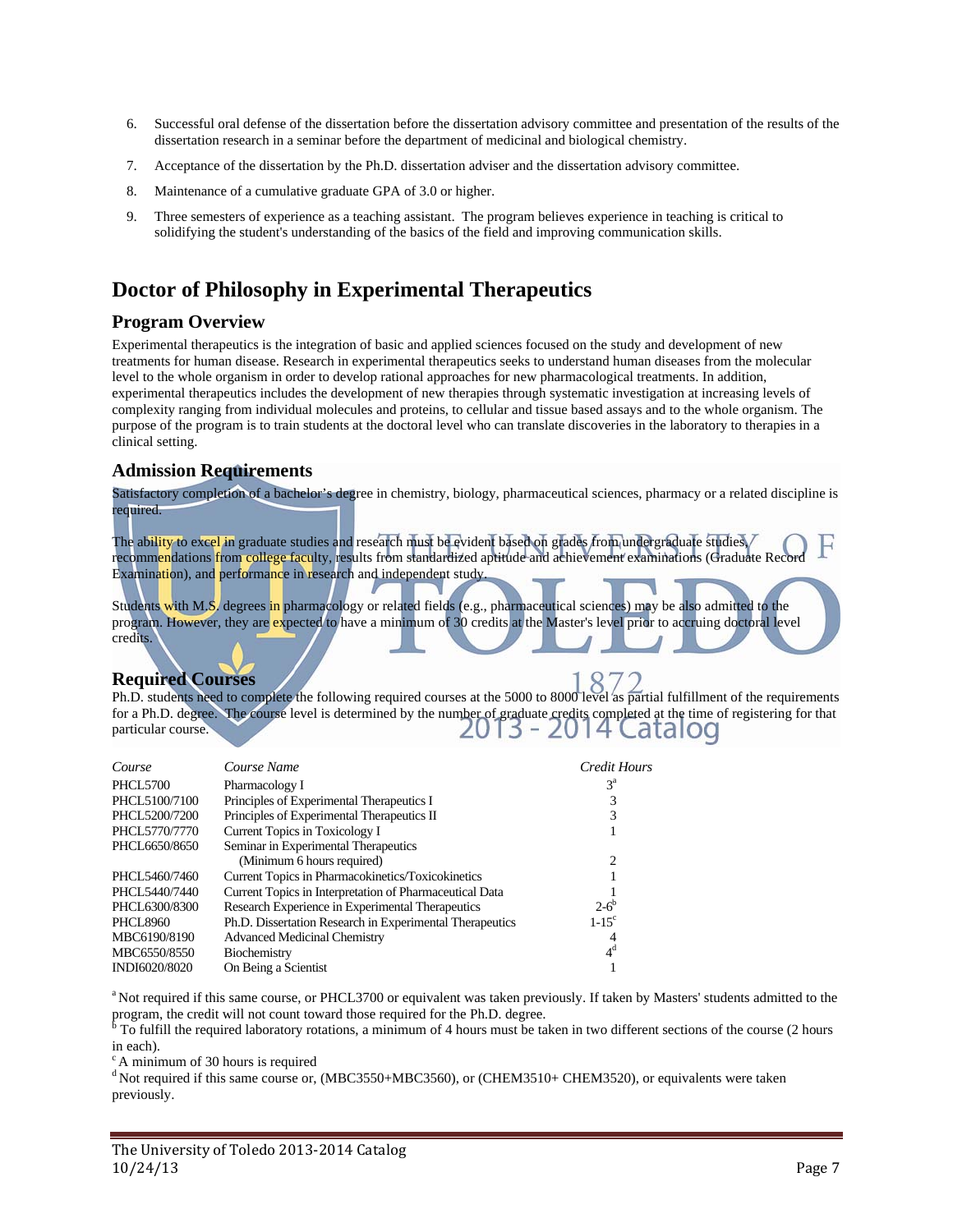## **General Elective Courses:**

In addition to the required courses, general elective courses may be selected from the following. The course level to be taken is dependent on the number of graduate credits earned at the time of registration for that particular course:

| Course          | Course Name                           | Credit Hours |
|-----------------|---------------------------------------|--------------|
| <b>PHCL5750</b> | Toxicology II                         | 3            |
| PHCL5630        | <b>Cancer Chemotherapy</b>            | 3            |
| <b>PHCL5990</b> | Problems in Pharmacology              | $1-6$        |
| PHCL6390/8390   | Problems in Experimental Therapeutics | $1-6$        |
| MBC5620/7620    | <b>Biochemical Techniques</b>         | 2            |
| MBC5380/7380    | Medicinal and Poisonous Plants        | 3            |
| MBC6100/8100    | Advanced Immunology                   | 2            |
| MBC6800/8800    | Methods in Biotechnology              | 3            |
| CHEM6510/8510   | Protein Chemistry                     | $2 - 4$      |
| CHEM6520/8520   | Enzymology                            | $2 - 4$      |
| CHEM6530/8530   | Nucleic Acid Chemistry                | $2 - 4$      |
| BIOL6010/8010   | <b>Advanced Molecular Biology</b>     | 4            |
| BIOL6090/8090   | <b>Advanced Cell Biology</b>          | 4            |
| BIOL6100/8100   | Research Methodology: Cell Mol. Biol. | 3            |

### **Specialized Elective Courses**

Specialized elective courses are recommended for students with concentrations in different areas of the program, and may be selected from the following list:

| Course               | Course Name<br>Credit Hours                   |
|----------------------|-----------------------------------------------|
| BMSP6340/8340        | <b>CPRA</b> in Cell Signaling and Biology     |
| <b>BMSP6330/8330</b> | <b>CPRA Protein Structure &amp; Catalysis</b> |
| BMSP6340/8340        | <b>CPRA Genes &amp; Genomes</b><br>25         |
| <b>BMSP6360/8360</b> | <b>CPRA Cell Membrane</b>                     |
| IITP6020/8020        | <b>Advanced Immunology</b>                    |
| NND5810/7810         | Neuroscience                                  |
| <b>BIOE5620</b>      | <b>Cellular Electrophysiology</b>             |
| <b>MFGM8690</b>      | Innovation in Technology Commercialization    |
|                      | $-1$ $-1$ $-1$ $-1$                           |

Other elective courses may be taken with the approval of the department graduate committee

## **Additional Requirements**

# 2013 - 2014 Catalog

In addition, all students must satisfy the following:

- 1. Minimum of 90 semester hours of graduate credit, including a minimum of 30 semesters hours at the Masters level, and a Minimum of 60 semester hours of graduate credit beyond the master's level. The required minimum 60 credits beyond the Masters level should include a minimum of 30 hours of Ph.D. dissertation research.
- 2. A grade of B- or higher is expected to be maintained for the required courses. A grade of B- or higher is also required for all of the pre-requisite courses.
- 3. A cumulative graduate GPA of 3.0 or higher must be maintained.
- 4. Satisfactory overall performance is expected on a written qualifying examination, which is administered after completion of the required graduate courses. The qualifying examination covers the following graduate courses, including their preand/or co-requisites:

| PHCL5100/7100 | Principles of Experimental Therapeutics I               | $\mathcal{F}$ |
|---------------|---------------------------------------------------------|---------------|
| PHCL5200/7200 | Principles of Experimental Therapeutics II              | $\mathcal{F}$ |
| PHCL5770/7770 | Current Topics in Toxicology I                          | 1             |
| PHCL5460/7460 | Current Topics in Pharmacokinetics/Toxicokinetics       |               |
| PHCL5440/7440 | Current Topics in Interpretation of Pharmaceutical Data |               |